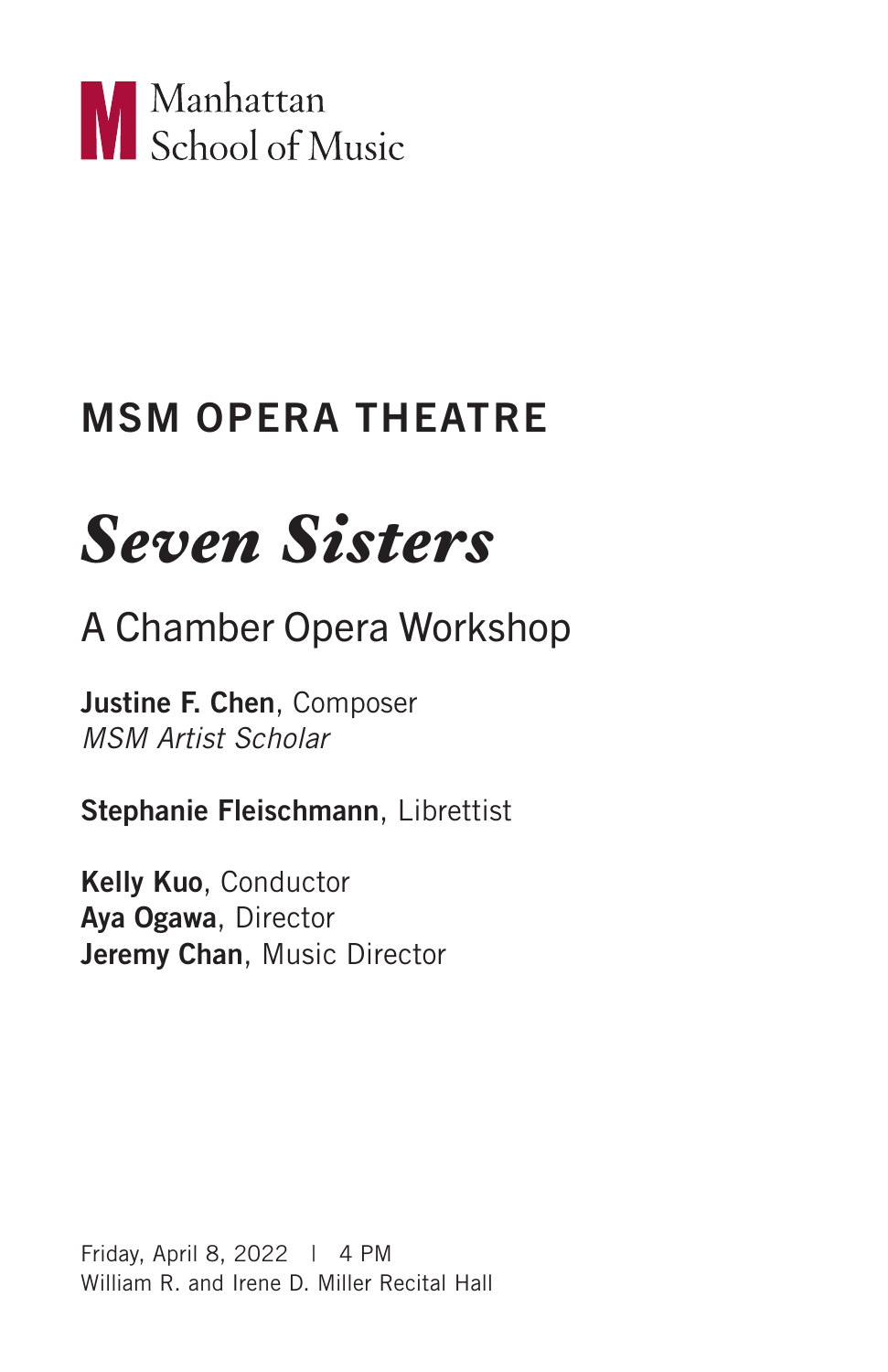MSM is honored to be part of the development of *Seven Sisters*, a new opera by composer and MSM Artist Scholar Justine F. Chen and librettist Stephanie Fleischmann. By facilitating a piano/vocal workshop, our students have the rare opportunity to be part of the creative process of a new work by underrepresented creators whose story has not been told in the traditional Western opera canon.

The piano/vocal workshop is an important part of the creation of a new opera because it allows the composer and librettist the chance to hear their work sung for the first time and to glean important information that will best serve the opera as it journeys towards its ultimate goal—a world premiere.

A workshop like this would hire professional singers and all would work together for one or two weeks in an intensive process, sometimes culminating in a presentation. Using students for this requires a somewhat different process, but the experience they will gain is invaluable. Preparing the music over the course of the semester and then working for a week with the guest creative and artistic team allows the students the time to accurately learn the music under the guidance of MSM coaches so that they can successfully participate in and contribute to the workshop.

This is the future of opera and MSM is proud to be part of the development of this important new work.

Carleen Graham, Ed.D. *Dean of Vocal Arts*

Friday, April 8, 2022 <sup>|</sup> 4 PM Welcome William R. and Irene D. Miller Recital Hall

### MSM OPERA THEATRE

# *Seven Sisters*

A Chamber Opera Workshop

Justine F. Chen, Composer *MSM Artist Scholar*

Stephanie Fleischmann, Librettist

Kelly Kuo, Conductor Aya Ogawa, Director Jeremy Chan, Music Director Kristen Kemp, Music Preparation Cori Ellison, Dramaturg Chun-Wei Kang, Diction Coach & Supertitles Author and Operator Joy Chia-Yu Lu, Taiwanese Language Preparation Justina Lee, IPA Preparation Gabriel Costache, Percussionist Mei-Chi Wang, Off-Stage Voice Teacher Stephanie Foster, Production Stage Manager Foo Jeng Wong, Student Music Librarian and Assistant

This workshop performance by MSM Opera Theatre presents the Prologue, Scenes 1–4, Interlude, and Scene 7 of the opera.

There will be a Q&A with the creative team and cast immediately following today's performance.

*The development of* Seven Sisters *received funding from OPERA America's Opera Grants for Female Composers Program, supported by the Virginia B. Toulmin Foundation.*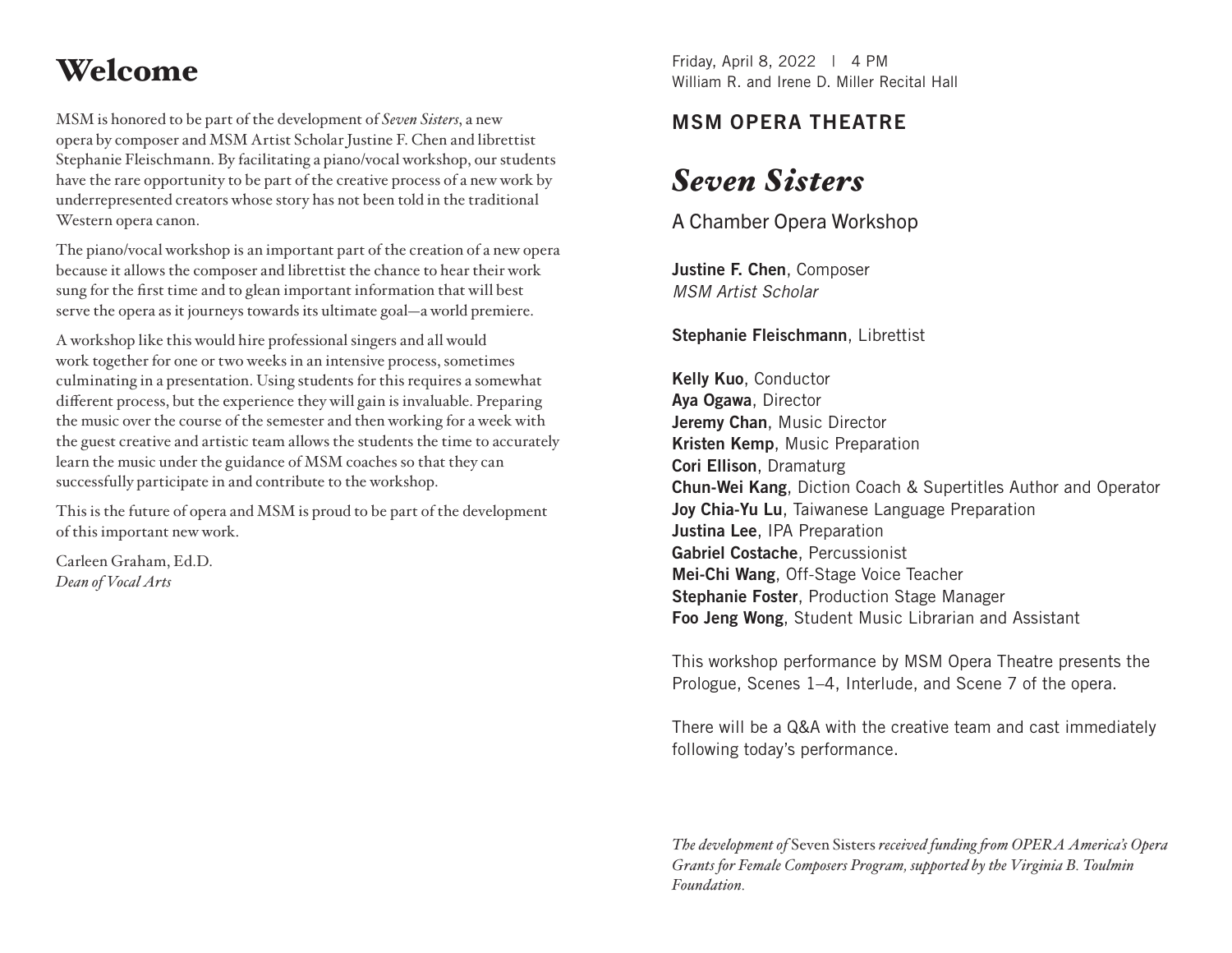# PROGRAM NOTE

Composer Justine F. Chen's mother was born in Taiwan, the oldest of seven sisters, daughters of a complicated matriarch, a businesswoman/politician whose power and influence Chen only truly understood upon attending her grandmother's funeral in Taiwan in 2018. Chen's mother and aunts, known in their family by their birth order, are an embattled lot, who came of age in a culture that undermined the agency and self-worth of women, stripping them of their voices. Chen's grandmother raised her daughters for a society that did not value them—controlling them with rivalries and inculcating them with society's rules of wealth and power, and a single directive: marry well. As a second-generation American who barely speaks any Chinese dialect,Chen felt her attempts to understand these dynamics stymied by mistranslation and a communication gap, which became inspiration for *Seven Sisters*—an unflinching, epic, funny exploration of the dysfunctions of family and the fallout of growing up Taiwanese-American and female.

Juxtaposing the intensely personal with the universal, this boldly theatrical new chamber opera—recipient of a 2020 Opera America Discovery Grant for Female Composers and selected for West Edge's Aperture portfolio—veers from the sublime awkwardness of caustic satire to wildly lyrical moments of emotional expansion, weaving together sounds ranging from the glamour of old Hollywood to Taiwanese folk music, to Chinese opera, with a haunting emotional resonance rooted in the timeless struggle for agency and voice. Framed by the ritual of a Taiwanese funeral, and threaded through with the myth of the Pleiades reimagined, *Seven Sisters* looks at the hard truths of a culture that demeans and disempowers women and asks: How does the next generation move beyond this legacy and bridge a cultural chasm that privileges silence?

# CULTURAL MANDATE

Taiwan, a small island of blurry political status, remains a cipher to many; my own understanding of my Taiwanese identity is limited to what's been passed down, embedded in the confusion of family. Giving voice to the story of these seven sisters means creating a work that arises from a complicated and occasionally painful set of expectations and disconnects. Yet I, and librettist Stephanie Fleischmann, feel we have a strong mandate to honor my Taiwanese cultural antecedents—to make a work that resonates with that community as well as with a broader audience. In this particular instance, crafting the universal from the specific poses an intricate and exciting set of cultural challenges.

# THE CAST

| Maggie    | <b>Lingxing Zhou</b> |
|-----------|----------------------|
| Sister #1 | Zihan Xiu            |
| Sister #2 | <b>Riley Bragg</b>   |
| Sister #4 | Gigi Zhaojun Guo     |
| Sister #5 | Jingrui Zhang        |
| Sister #6 | <b>Chiyue Huang</b>  |
| Sister #7 | Xijia Zhang          |

#### **Covers**

| Maggie                    | Gigi Zhaojun Guo     |
|---------------------------|----------------------|
| Sisters #2 and #5         | <b>Chenxin Wang</b>  |
| Sisters $\#_4$ and $\#_6$ | <b>Tate Erin Chu</b> |
| Sisters #1 and #7         | <b>Cassie Chang</b>  |

**4**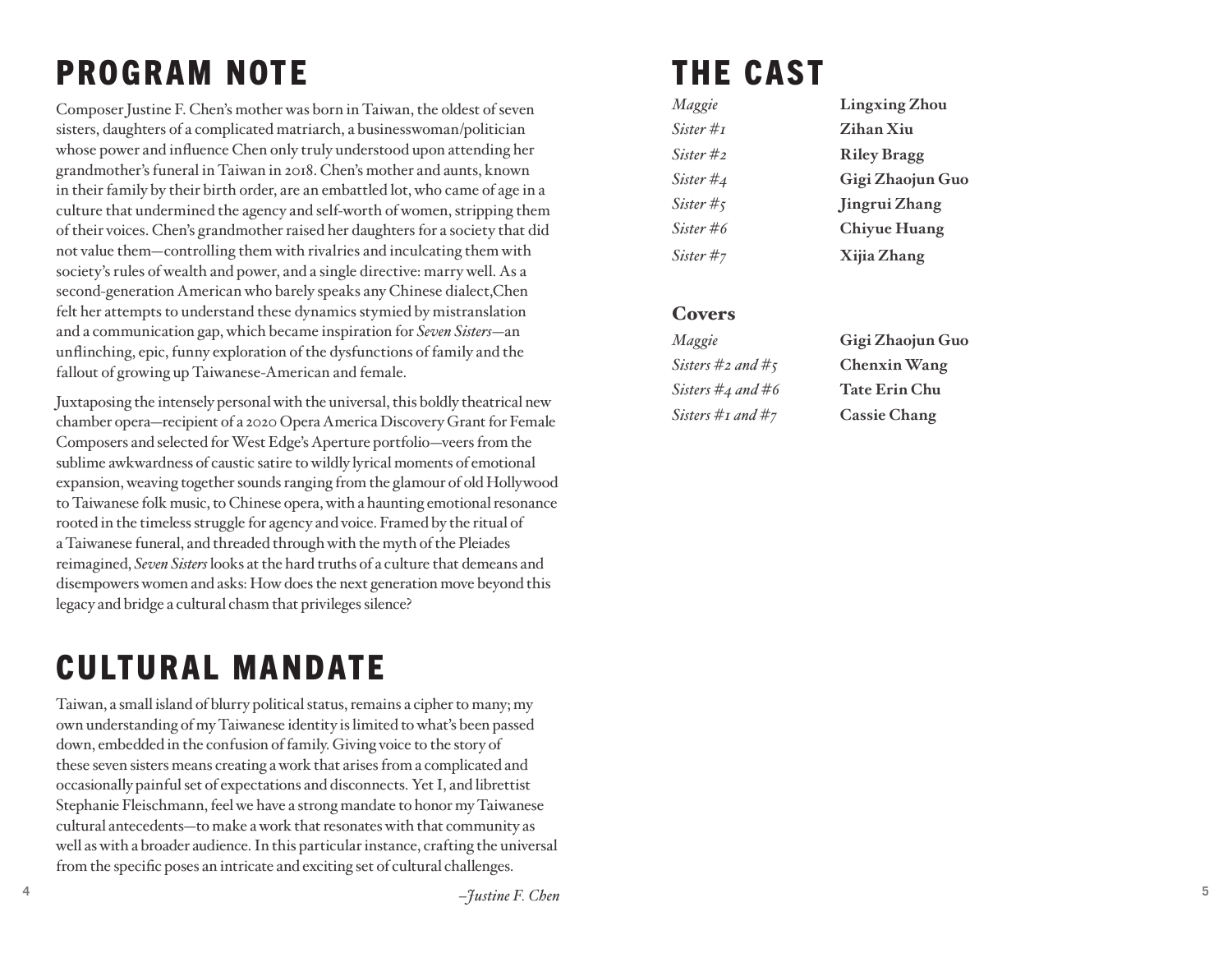# SYNOPSIS

In this 90-minute opera, the ritual of a formal Buddhist funeral—as seen from the perspective of Maggie, a second-generation Taiwanese-American frames a sequence of fractured family memories centering on the fate of Sister #3, who was given away at birth. As the funeral unfolds, and the sisters squabble over largesse and power, Maggie grapples with a feeling of disconnection from her inherited past, a feeling of otherness in the context of the present moment, and her complex relationship with her mother, Sister #1. Recurring through the opera is the refrain, "*Ghin dsao!*" ("Get out!"), which family members yell just before the deceased is cremated, urging their relative's soul to separate from the body. A raucous liturgy for releasing the spirit from its fetters, *Seven Sisters* evolves to become the means by which the second generation can begin to know itself.

Harnessing sharp humor and a dark lyricism, *Seven Sisters* looks at these uncomfortable dynamics via a boldly theatrical, prismatic form. As the funeral unfolds, Maggie grapples with the static of her aunts' animosities, struggling to understand what's expected of her and the idiosyncratic unexpected ways that her family expresses love. Reliving her struggle to connect with her mother, Maggie attempts to move beyond this legacy of disenfranchisement, finding redemption through music. Interspersed between funeral and flashback is the myth of the Pleiades, the constellation known as Seven Sisters, which has given rise to legends across cultures, here reimagined as a flock of birds who touch down to earth to whisk ill-fated Sister #3 away to safety.

#### SCENE BY SCENE

This workshop performance by MSM Opera Theatre presents the Prologue, Scenes 1–4, Interlude, and Scene 7 of the opera.

#### **Prologue. The myth**  *An otherworldly landscape.*

We hear the cry of a baby. The silhouettes of six young women—linked via their long black hair, braided together—emerge out of the darkness. As disembodied voices sing, the women levitate, pull apart, fly up into the sky. Like migrating birds, like stars. At the end of the scene, we find ourselves in a low-budget hotel room in Taipei, with a disoriented Maggie, freshly flown in from America.

#### **Scene 1. Ablutions**

*Taipei, the present. The night before the funeral.*

We find four of the seven sisters in mourning, watching A-Ma's body being washed by a pair of funeral attendants. The sisters alternate between mourning, reminiscing, and gossiping about their absent siblings. Maggie's arrival is greeted with varying degrees of warmth.

#### **Scene 2. The recital**

*The U.S., a memory of some years prior.*

Maggie is having a terrible time, singing in a recital, besieged by the voice of her taskmaster voice teacher. Her mother, Sister #1, offers her own unwelcome brand of encouragement from the sidelines. It is like a bad dream. It *is* a bad dream—Maggie is awakened in her hotel room in Taiwan by Sister  $#_4$ , who brings Maggie the dress of Sister  $#_3$ , the sister who died a few years before.

#### **Scene 3. Lotus A-Ma. Seven sisters**

*The funeral, the present—shifting into the remembered past, a scene from Maggie's mother's childhood.*

At the sumptuous funeral celebrating A-Ma's life, Maggie feels lost in all the formalities and struggles to make sense of it. The sisters end up in a verbal brawl. Maggie observes and comments on the various sisters. The sisters assert their identities, and the absence of deceased Sister #3 becomes increasingly apparent. There is a flashback in Chinese opera form to a highly stylized exchange between A-Ma and her husband, from the time of #1's childhood.

#### **Scene 4. The former president of Taiwan?**

*The funeral, the present, in a kind of relentless replay. The sisters as funeral sound world.*

We are back at the funeral, celebrating A-Ma's life. Maggie—lost amidst all the unfamiliar formalities—struggles to make sense of it all. Who was A-Ma? At the end of the scene, the former president of Taiwan arrives at the funeral. Maggie is more perplexed than ever.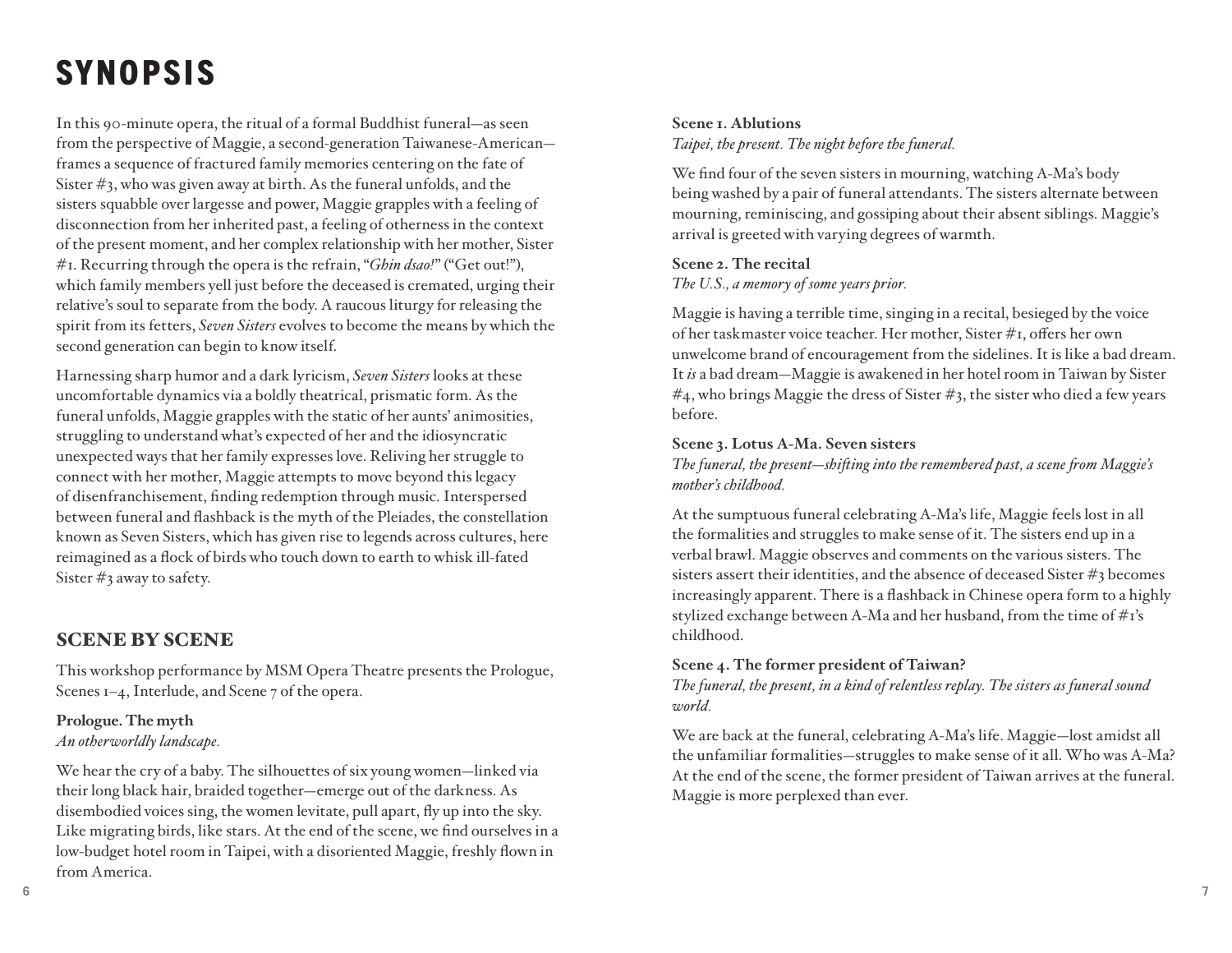#### **Interlude. The myth**

*A distant, dimly remembered past. Darkness.*

A female figure, in silhouette, furtive, secretive, holds a tiny child close to her chest. The figure ferrets the child away. We see another figure, a little girl, enter the space where the first figure was, looking around. We hear a fluttering of wings.

*[In Scenes 5 and 6, details of Sister #3's scandalous life are revealed, as well as the intensity of A-Ma's shame and humiliation of bearing only daughters. Sister #1 and Maggie continue to struggle with their relationship, #1 feeling unappreciated by family, all while following the rules. At the funeral, #1 notices that Maggie is wearing #3's double happiness dress, and screams at her to take it off. Maggie tries to defend herself but is publicly humiliated when #1 bursts out laughing, mocking Maggie's terrible Chinese.]* 

#### **Scene 7. Hiding out**

*The funeral, the present, in the bathroom.*

Having just had a terrible row with her mother at the funeral, Maggie leaves to gather herself. Sister #2 finds and comforts Maggie with a heartbreaking story from her own past regarding her lost child, and her own disconnect from the family's expectations.

*[STILL TO COME: With further revelations of how as a young girl Sister #1 attempted to save #3 from being taken away, Maggie comes to better understand #1's struggles and the extreme pressures on A-Ma. With the cremation, A-Ma's soul has been released, and Maggie comes to the path that she creates for herself.]*

# CAST BIOGRAPHIES

#### Riley Bragg (Sister #2)

Soprano, BM in Vocal Performance ('19), MM in Vocal Performance (antic. '22) Jacksonville, Florida

Vocal studies with Shirley Close. Previous credits: *Albert Herring* (Lady Billows), *Martha*\* (Nancy), and *Orpheus in the Underworld* (Juno) at Manhattan School of Music. Previous scene work includes *Oberon* (Rezia) and *Die Zauberflöte* (2nd Lady) at Music Theater Bavaria.

#### Cassie Cheng (Cover for Sisters #1 and #7)

Soprano, MM in Vocal Performance (antic. '22) Vancouver, British Columbia, Canada

Vocal studies with Catherine Malfitano. Previous credits: *Orpheus in the Underworld* (Minerva) at Manhattan School of Music, *Der Freischütz*  (Ännchen) at Bayreuth Sommeruniversität, and *Die Passagierin* (Oberaufseherin) at the University of British Columbia. Previous scene work includes *Serse* (Romilda) at Manhattan School of Music; *La Bohème* (Mussetta) and *Viaggio a Reims* (Corinna) at Classic Lyric Arts; and *Die Fledermaus* (Adele) at the University of British Columbia.

BM Opera Performance, University of British Columbia

#### Chiyue Huang (Sister #6)

Soprano, MM in Vocal Performance (antic. '23) Changchun, China.

Vocal studies with Ashley Putnam. Previous credits: *Così fan tutte* (Fiordiligi) at the Northeast Normal University. Previous scene work includes *L'elisir d'amore* (Female chorus) at Manhattan School of Music.

BM in Vocal Performance, the Northeast Normal University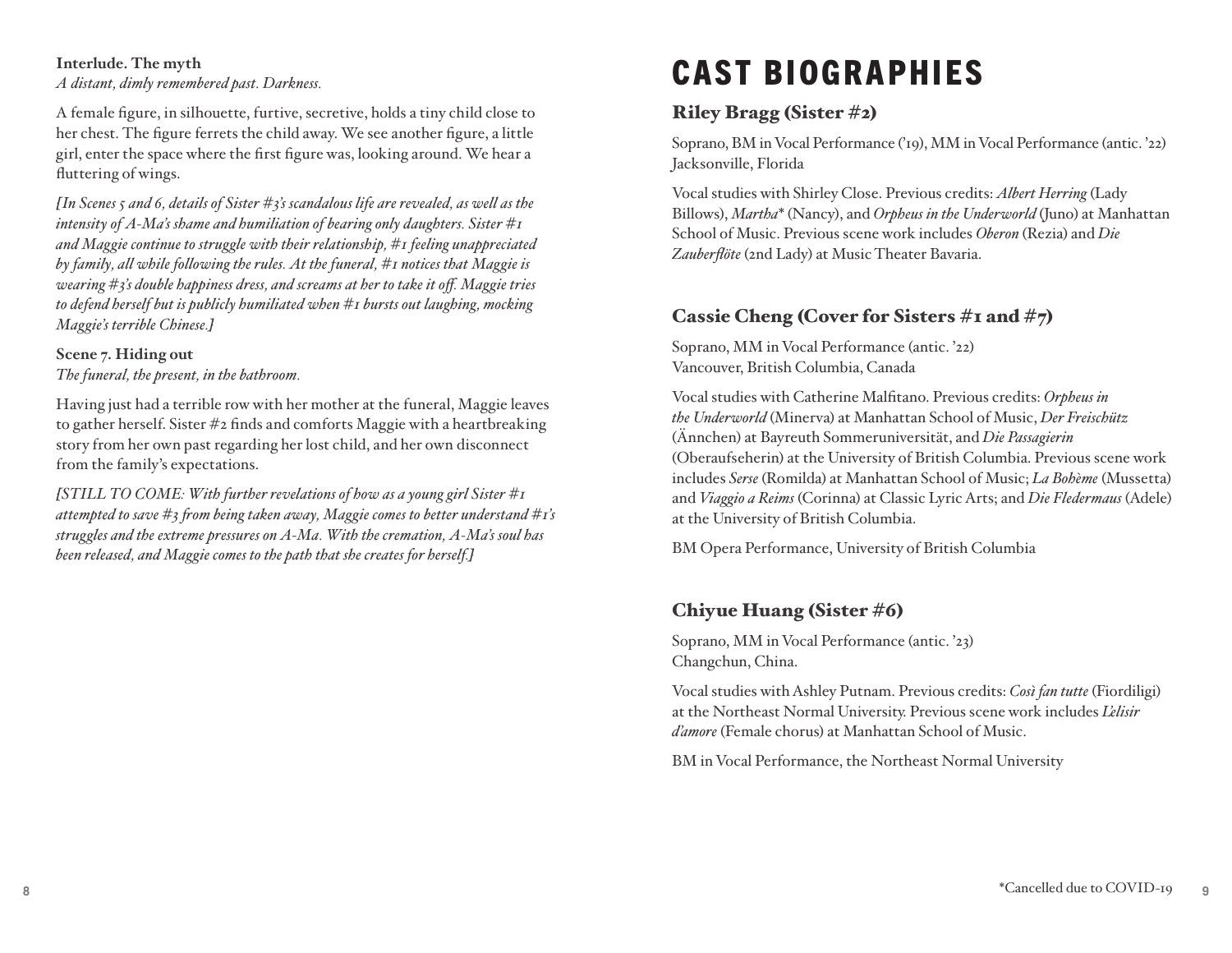#### Tate Erin Chu (Cover for Sisters #4 and #6)

Soprano, MM in Classical Voice ('21),PS in Vocal Performance (antic. '22) San Diego, California

Vocal studies with Ruth Golden. Previous credits: O*rpheus in the Underworld* (Diana) at Manhattan School of Music; *Rusalka* (Rusalka) at Luke Housner's Summer Opera Workshop; *Carmen* (Micaëla) and *La Bohème* (Musetta) at Opera New York; and *The Merry Wives of Windsor* (Alice Ford) at California State University Fullerton School of Music. Previous scene work includes *The Merry Widow* (Hanna Glawari) and *Faust* (Marguerite) at Opera New York; *Le nozze di Figaro* (Susanna) at Manhattan School of Music; and *Rigoletto* (Gilda) and *Roméo et Juliette* (Juliette) at California State University Fullerton School of Music.

BM in Vocal Performance, California State University Fullerton School of Music

Upcoming: *Suor Angelica* (Suor Angelica) with Berlin Opera Academy

### Gigi Zhaojun Guo (Sister #4, cover for Maggie)

Soprano, MM in Vocal Performance (antic. '22) Shanghai, China

Vocal studies with Maitland Peters. Previous credits: *A Flourish of Green*  (Silvana) at Manhattan School of Music, Beethoven's *Choral Fantasy* (Soprano soloist) at Shanghai Oriental Art Center, and *Tang Xianzu* (Ms. Wu) at Liszt Academy of Music. Scene work includes *Die Zauberflöte* (Second lady) at Manhattan School of Music; *La Traviata* (Violetta), *Cosí fan tutte* (Despina), and *Rigoletto* (Gilda) at Shanghai Conservatory of Music.

BM in Vocal Performance, Shanghai Conservatory of Music

#### Chenxin Wang (Cover for Sisters  $\#$ 2 and  $\#$ 5)

Mezzo-soprano, MM in Vocal Performance (antic. '23) Kaifeng, China

Vocal studies with Ruth Golden. Previous credits: *Goodbye Again, Cambridge*  (Xiaoman Lu) at Henan University and *Xiangyu Hao* (Factory worker) at the 6th National College Student Art Exhibition. Previous scene work includes *Le nozze di Figaro* (Cherubino) and *Il barbiere di Siviglia* (Rosina) at Henan University.

BFA in Drama, Henan University

### Zihan Xiu (Sister #1)

Soprano, MM in Vocal Performance (antic.'23) Qingdao, China

Vocal studies with Catherine Malfitano. Previous credits: *Goodbye Again, Cambridge* (Huiyin Lin), *I Love You, You're Perfect, Now Change* (Bride), and *Ju Qiu* (Ms. Jiang) at China Conservatory of Music; and Soloist for the 2019 & 2020 Los Angeles Chinese New Year Concert with the Chinese Association of Los Angeles and the Learn about Chinese Folk Songs series at Qingdao Grand Theatre. Scene work includes *L'incoronazione di Poppea* (Amor) at Manhattan School of Music and *YimengMountain* (Hai Tang) at the National Center for the Performing Arts in Beijing.

BM in Vocal Performance, China Conservatory of Music

Upcoming: *The King and I* (Tuptim) and *A Funny Thing Happened on the Way to the Forum* (Philia) with Broadway Babies at Manhattan School of Music

#### Xijia Zhang (Sister #7)

Soprano, MM in Vocal Performance (antic. '23) Zhangxijia, China

Vocal studies with Catherine Malfitano. Previous credits: *Don Giovanni*  (Zerlina) at Boya Theater of Hebei North University. Previous scene work includes *The Cunning Little Vixen* (Fox) at Manhattan School of Music.

BM in Musicology, Hebei North University

#### Jingrui Zhang (Sister #5)

Soprano, MM in Vocal Performance (antic. '23) Changsha, China

Vocal studies with Catherine Malfitano.

BM in Educational Piano, Wuhan Conservatory of Music

#### Lingxing Zhou (Maggie)

Soprano, MM in Vocal Performance (antic. '23) Changde, China

**10 11** Vocal studies with Cynthia Hoffmann. Previous credits: *Dido and Aeneas*  (Belinda) at Central Conservatory of Music.

BM in Musicology, Central Conservatory of Music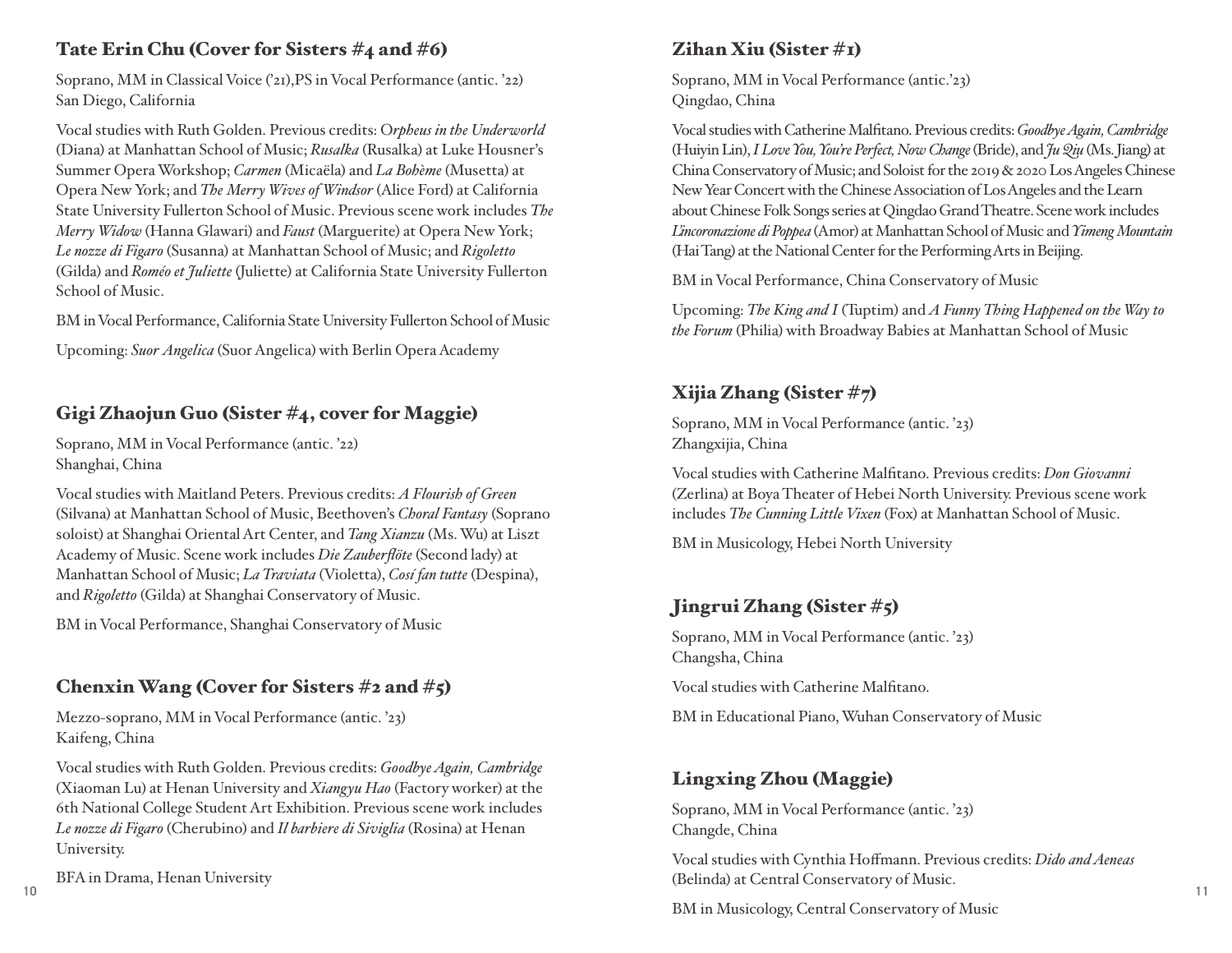# CREATIVE BIOGRAPHIES

#### Justine F. Chen, Composer

The "propulsive, emotionally resonant" (*New York Times*) music of New Yorkborn composer Justine F. Chen has been commissioned and presented by New York City Opera, New York City Ballet, the Juilliard School, American Lyric Theater, Banff Music Centre, Bowdoin, NYFOS, Tapestry Opera, JACK Quartet, Opera America, American Composers Orchestra, Chicago Opera Theater, WQXR, and Resonance Works. *The Maiden Tower*, her first opera, was presented by Juilliard, NYCO's VOX 2006 Showcase, and Chants Libres. Her second opera, *Jeanne*, featured in VOX 2008, which "balances despair and humor," was praised as "lyrical, atmospheric…striking" (*New York Times*).

Recent projects: *The Life and Death(s) of Alan Turing*, a full-scale opera (librettist David Simpatico); *Shallow Breath and Stealth*, an oratorio (text from Jena Osman's *Motion Studies*) for The Crossing; a song cycle for acclaimed soprano Karen Slack and virtuoso pianist Michelle Cann; *Seven Sisters*, a chamber opera (librettist Stephanie Fleischmann); *Splintered*, a boundarybreaking opera (librettist Lila Palmer, composer Jorge Sosa). Recent honors: grants from the Jerome Fund for New Music, Frances Goelet Charitable Lead Trust, Opera America's Female Discovery Grant. Residencies: Chicago Opera Theater's Vanguard Initiative; Maryland Opera Studio and the University of Maryland; Artist Scholar at Manhattan School of Music. Broadcasts: WNYC's Studio 360, WBAI, WQXR, WRTI, I Care if You Listen, Indie Opera Podcast, and Cincinnati Song Initiative.

*The Life and Death(s) of Alan Turing* will have its world premiere in March 2023, and *Shallow Breath and Stealth* will be released on CD by The Crossing in November 2022.

Justine F. Chen received her DMA in composition from Juilliard, where she also earned her Bachelor's and Master's degrees in violin and composition. Dedicated to education, Chen designed and teaches the music curriculum at Pierrepont School and teaches composition at NYC's Third Street Music School Settlement. For more information, please visit www.justinefchen.com

#### Stephanie Fleischmann, Librettist

Stephanie Fleischmann is a librettist and playwright whose "lyrical monologues" (*New York Times*), "smart" opera libretti (*Opera News*), plays, and music theater works have been performed internationally and across the United States.

Upcoming libretti: *The Pigeon Keeper* (David Hanlon, Santa Fe Opera); *Arkhipov* (Peter Knell, Seattle Opera/Jacaranda). Operas premiered: *In a Grove* (Christopher Cerrone, Pittsburgh and LA Opera); *Poppaea* (Michael Hersch, Wien Modern, Vienna, and the ZeitRäume Basel Festival); *Dido* (Melinda Wagner, for Dawn Upshaw and the Brentano Quartet, commissioned by 92nd Street Y, Hopkins Center for the Arts); *The Long Walk* (Opera Saratoga, Utah Opera); *After the Storm* (Houston Grand Opera); *The Property* (Chicago Lyric Unlimited). Current collaborations: Matthew Recio (Chicago Opera Theater; West Edge/Aperture); Christina Campanella (*The Visitation*, Opera America); Julia Adolphe (*Barrel of Laughs*, Opera America/ National Sawdust). Texts for voice: Anna Clyne (Scottish National Chamber Orchestra), Chris Cerrone (Yale/Northeastern), Gity Razaz (Brooklyn Youth Chorus), Olga Neuwirth (Aldeburgh, Basel, Berlin). Selected plays/music theater works: Dio (Daniel Kluger); *Sound House* (the Flea/New Georges); *The Visitation*, a sound walk (HERE), and *Red Fly/Blue Bottle* (HERE; EMPAC, Noorderzon Festival, the Netherlands), both with Christina Campanella and Mallory Catlett; *Niagara* (Bobby Previte/Daniel Fish; Hudson Opera House); *The Secret Lives of Coats* (Red Eye, Minneapolis); *The Sweetest Life* (New Victory LabWorks); *Eloise & Ray* (New Georges); *Orpheus* (HERE). Works also performed/developed via Roundhouse Studio (London), Exit Festival (France), MASS MoCA, Birmingham Rep (U.K.), Synchronicity, Roadworks, Soho Rep, Mabou Mines/SUITE, and the Public Theater.

Grants and fellowships: Café Royal Cultural Foundation, Toulmin Foundation, Venturous Theater Fund, Howard Foundation Fellowship, 3 New York State Council on the Arts Individual Artist Commissions, NEA Opera/ Musical Theater grants, 3 New York Foundation for the Arts Fellowships, Tennessee Williams Fellowship, Frederick Loewe Award, MAP Fund, Opera America, NY State Music Fund, Greenwall Foundation, Mid-Atlantic Fund, MacDowell Fellowship, and Hedgebrook. Stephanie Fleischmann is an alumna of New Dramatists; New Georges Audrey Residency; American Lyric Theater; HERE Artist Residency Program; and Playwrights' Center Core Writer. She taught playwriting at Skidmore College for nine years.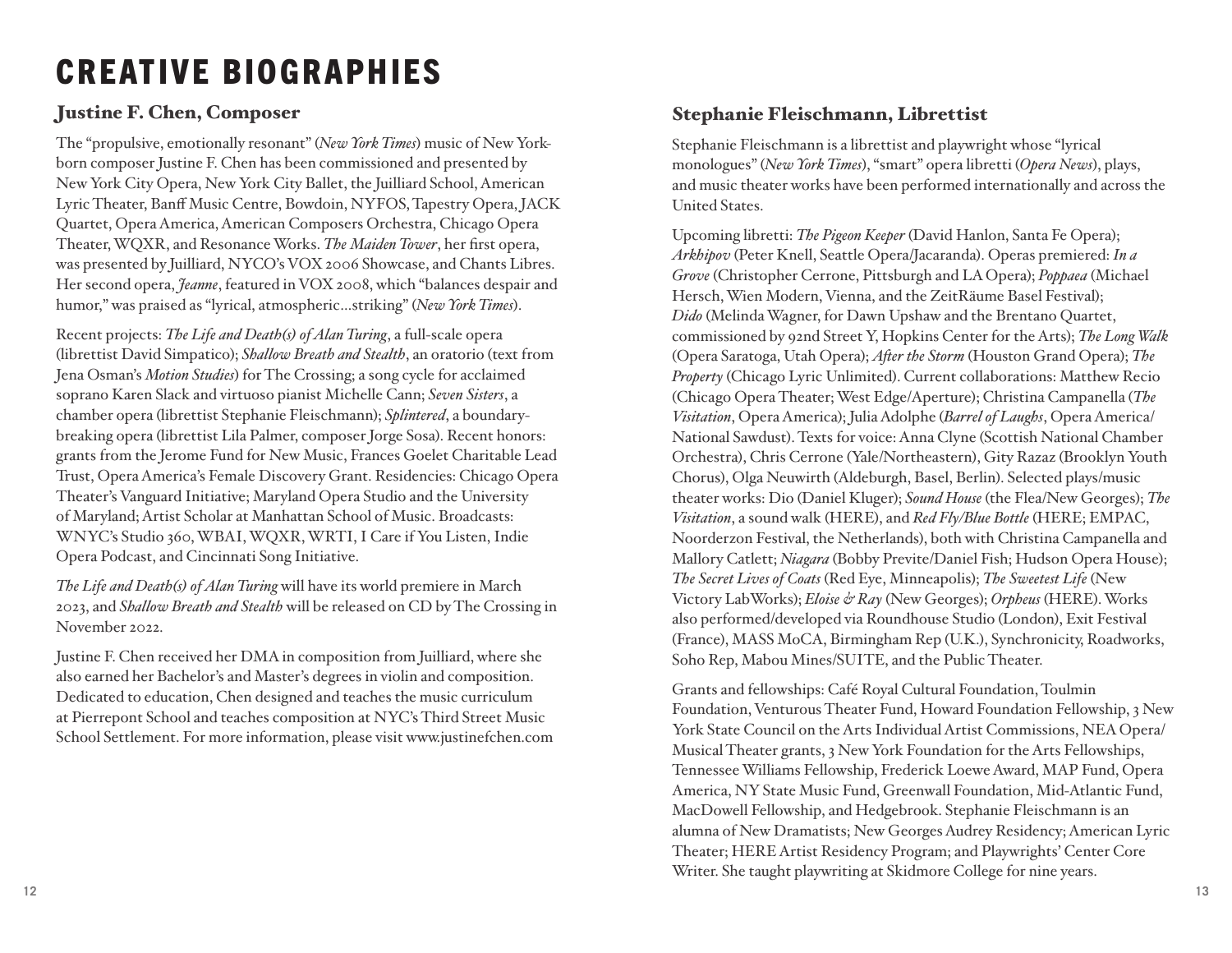#### Kelly Kuo (MM '98), Conductor

In 2021, Maestro Kelly Kuo was named Associate Artistic Director of American Lyric Theatre and Music Director of the Reno Chamber Orchestra while continuing his duties as Artistic Director of the Oregon Mozart Players. Praised by the *Cincinnati Enquirer* as "a leader of exceptional musical gifts, who has a clear technique on the podium and an impressive rapport with audiences," Maestro Kelly Kuo brings a dynamic versatility and nuance to a diverse repertoire, which includes nearly 100 operas and an expansive symphonic repertoire as well. Recent engagements include productions with Lyric Opera of Chicago, Seattle Opera, Cincinnati Opera, Indianapolis Opera, Opera Orlando, Opera Columbus, Wolf Trap Opera, the Brevard Music Center, and concerts with the Memphis Symphony Orchestra, Malta Philharmonic Orchestra, Olympia Symphony Orchestra, Sunriver Music Festival, Indianapolis Chamber Orchestra, and Ballet Fantastique. Maestro Kuo has served on the conducting staff of Los Angeles Opera, Santa Fe Opera, Opera Pacific, Atlanta Symphony, and Cincinnati Symphony.

In 2008, Maestro Kuo became the first conductor of Asian descent to lead a performance at the Lyric Opera of Chicago, making his company debut with *Porgy and Bess*. He has since returned to lead the Chicago premiere of Charlie Parker's *Yardbird* and performances featuring artists of the Ryan Opera Center. Upcoming engagements include a return to Opera Columbus and his debut with the Merola Opera Program and Minnesota Opera.

An Oregon native and the recipient of a Solti Foundation U.S. Career Assistant Award, Kuo continues to concertize as a keyboardist, the only pianist to have studied with two pupils of the Russian virtuoso Vladimir Horowitz. Maestro Kuo is a distinguished graduate of the University of Oregon, holds a Master of Music degree in piano performance from Manhattan School of Music, and is an alumnus of the Houston Grand Opera Studio. www.kellykuo.com, www.marvelartsmanagement.com

#### Aya Ogawa, Director

Aya Ogawa is a Tokyo-born, Brooklyn-based playwright, director, performer, and translator whose work reflects an international viewpoint, using the stage as a space to explore cultural identity, displacement, and other facets of the immigrant experience. Cumulatively, all aspects of their artistic practice synthesize their work as an artistic and cultural ambassador, building bridges across cultures to create meaningful exchange amongst artists, theaters, and audiences, both in the U.S. and in Asia.

They have written and directed many plays, including *A Girl of 16*, *oph3lia* (HERE), and *Ludic Proxy* (The Play Company). Most recently they wrote, directed, and performed in *The Nosebleed*, which was presented at the 2019 Incoming! Series at the Public Theater's Under the Radar Festival and premiered at the Japan Society, co-presented by the Chocolate Factory.

As a director they directed Haruna Lee's *Suicide Forest* for the Bushwick Starr and Ma-Yi Theater Company and Maiko Kikuchi and Spencer Lott's *9000 Paper Balloons* at HERE. They have translated numerous Japanese plays into English, including work by Satoko Ichihara, Yudai Kamisato, and over a dozen plays by Toshiki Okada; many of these translations have been published and produced in the U.S. and U.K.

Currently a resident playwright at New Dramatists and a Usual Suspect at NYTW, they were recently a member of the Devised Theater Working Group at the Public Theater and Artist-in-Residence at BAX. They were the recipient of the President's Award in Performing Arts from the Lower Manhattan Cultural Council and a recent finalist for the SDCF's 2021 inaugural Barbara Whitman Award. ayaogawa.com

#### Jeremy Chan, Vocal Coach

Jeremy Chan is an Australian pianist and vocal coach based in New York City. He has been praised as "superb" and for "summoning about as much color as can possibly be coaxed out" (*New York Classical Review*). Recently appointed to the Manhattan School of Music opera coaching faculty, Jeremy is also on staff at Juilliard and serves as Director of Music at Advent Lutheran Church.

A passionate activist for diversity in the arts, Jeremy serves on the Board of the Asian Opera Alliance and is an executive team member of Wear Yellow Proudly. His writing on Asian representation in opera was recently published in *Opera America* magazine. Recent engagements include productions of *A Midsummer Night's Dream* and *L'elisir d'amore* (Juilliard) and performances at Wigmore Hall, Lincoln Center, Carnegie Hall, and St. John's in the Village. Together with mezzo soprano Kristin Gornstein, Jeremy established the Vertex Duo in 2020, which was in residence at Yellow Barn for fall 2021 and is returning for spring 2022. Jeremy also moonlights as a cover pianist for popular music from Adele to Korean drama songs under the pseudonym Nangman Pianist. www.jeremychanpiano.com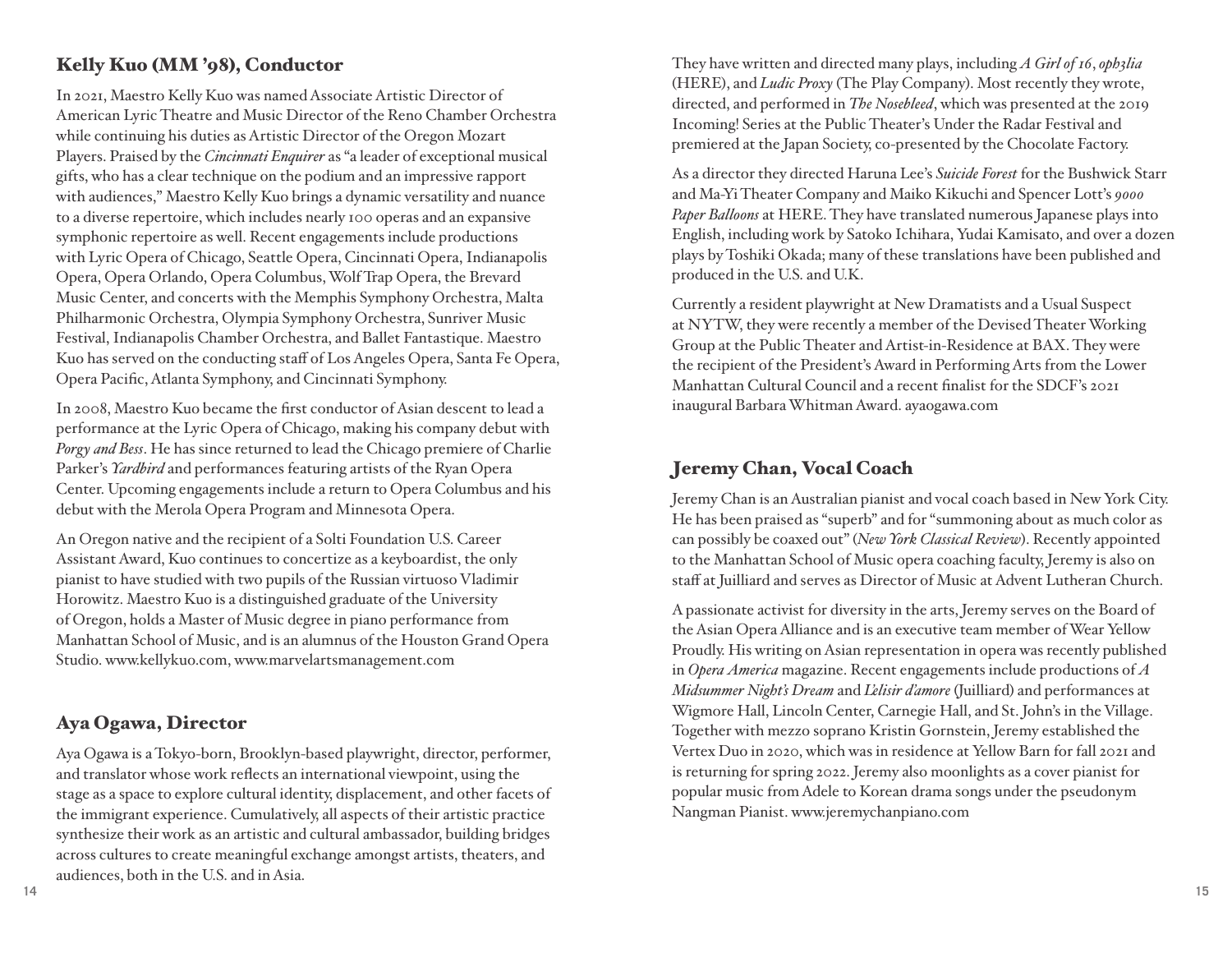#### Cori Ellison, Dramaturg

Cori Ellison, a leading creative figure in the opera world, has served as staff dramaturg at Santa Fe Opera, the Glyndebourne Festival, and New York City Opera. Active in developing contemporary opera, she leads Opera Lab, a unique practical training program for composers, librettists, and performers at the Juilliard School, where she serves on the Vocal Arts faculty. She is a founding faculty member of American Lyric Theater's Composer Librettist Development Program and has developed new operatic works for companies including Glyndebourne, Canadian Opera, Opera Philadelphia, Chicago Opera Theater, Icelandic Opera, Arizona Opera, Opera Birmingham, Pittsburgh Opera, Beth Morrison Projects, the Miller Theater, Indiana University, and Crane School of Music. She is a faculty member at the Ravinia Steans Music Institute Program for Singers and has coached and taught master classes for singers at institutions including Glyndebourne, Santa Fe Opera, Indiana University, Cincinnati College–Conservatory, Mannes College, University of Toronto, University of Texas at Austin, Boston University, Boston Conservatory, Montclair State University, and Michigan State University. She regularly serves as a judge for the Metropolitan Opera National Council Auditions and many other competitions. She creates supertitles for opera companies across the English-speaking world and helped launch Met Titles, the Met's simultaneous translation system. Her English singing translations include *Hansel and Gretel* (NYCO), *La vestale* (English National Opera), and Shostakovich's *Cherry Tree Towers* (Bard Summerscape). She has often written for the *New York Times* and has contributed to *The New Grove Dictionary of Opera and The Compleat Mozart*, among other books. She received MSM's Distinguished Alumni Award in 2019.

#### Chun-Wei Kang, Diction Coach & Supertitles Author and Operator

Chun-Wei Kang has performed in concerts both as soloist and ensemble performer throughout the United States, Canada, and East Asia. She has appeared on national Taiwanese television in recitals with violinist Long-Long Kang, was broadcast in Japan with soprano Monique McDonald, and appeared on PBS SundayArts in a showcase for rising young opera singers. She has won several awards and scholarships, including the Gwendolyn Koldofsky Memorial Award for "a musician who demonstrated outstanding professionalism in collaborative piano."

Ms. Kang has served as staff pianist in the National Music Competition in Taiwan, the Canadian Provincial Festival, the Centro Studi Italiani Opera

Puerto Rico, and Montreal). A graduate of the Cleveland Institute of Music with a Master's degree, Ms. Kang is a faculty member at Manhattan School of Music, OperaWorks, BridgeMusik, and the Manhattan International Music Festival and has been the Assistant Music Director for the New Choral Society since 2008. At MSM, she served as Music Director for the Opera Role Preparation Workshop directed by legendary mezzo-soprano Mignon Dunn from 2010 to 2017 and was Assistant Music Director for *The Tailor of Gloucester*. In addition, she was Artistic Director for Creative Voice Institute (Taiwan) and Vocal Coach Asia (Singapore) from 2016 to 2019.

Ms. Kang has appeared on many stages, including David Geffen Hall and Carnegie Hall, and has worked with internationally acclaimed masters such as Anne Epperson, Warren Jones, Nico Castel, Marilyn Horne, Paul Nadler, and Joan Dornemann.

#### Gabriel Costache, Percussionist

Gabriel Costache is currently pursuing a Bachelor of Music degree in classical percussion performance at Manhattan School of Music. A recipient of the Sabian/Robert Zildjian Memorial Scholarship, Gabriel studies with Christopher Lamb, She-e Wu, Duncan Patton, and Kyle Zerna. During his time at MSM, Gabriel has performed in the various MSM symphony orchestras, opera orchestra, the MSM Percussion Ensemble, Musical Theatre pit, and the Afro-Cuban Ensemble, among others. He has attended Eastern Music Festival and National Orchestral Institute, and also enjoys teaching middle school and high school beginner students privately via Zoom. He also is an avid learner of world percussion, most notably studying tabla and North Indian music with Samir Chatterjee.

#### Stephanie Foster (MM '20, PS '21), Stage Manager

**16 17** Festival, and the International Vocal Arts Institute (New York, Virginia, Boston/New York based soprano Stephanie Foster has begun a vibrant artistic career as a musician and teacher, most recently competing in the Boston district of the Metropolitan Opera Laffont Competition and appearing in *La Bohème* (Musetta) with the Vienna Summer Music Festival in St. Petersburg, Florida and *Alcina* (Morgana) with the Saluzzo Opera Academy in Saluzzo, Italy. This spring she is serving as assistant director for MSM's production of *Le nozze di Figaro* then in June will return to St. Petersburg to perform as Donna Elvira in the Vienna Summer Music Festival's production of *Don Giovanni*. Stephanie is also an active private music tutor, specializing in music theory, ear training, and voice.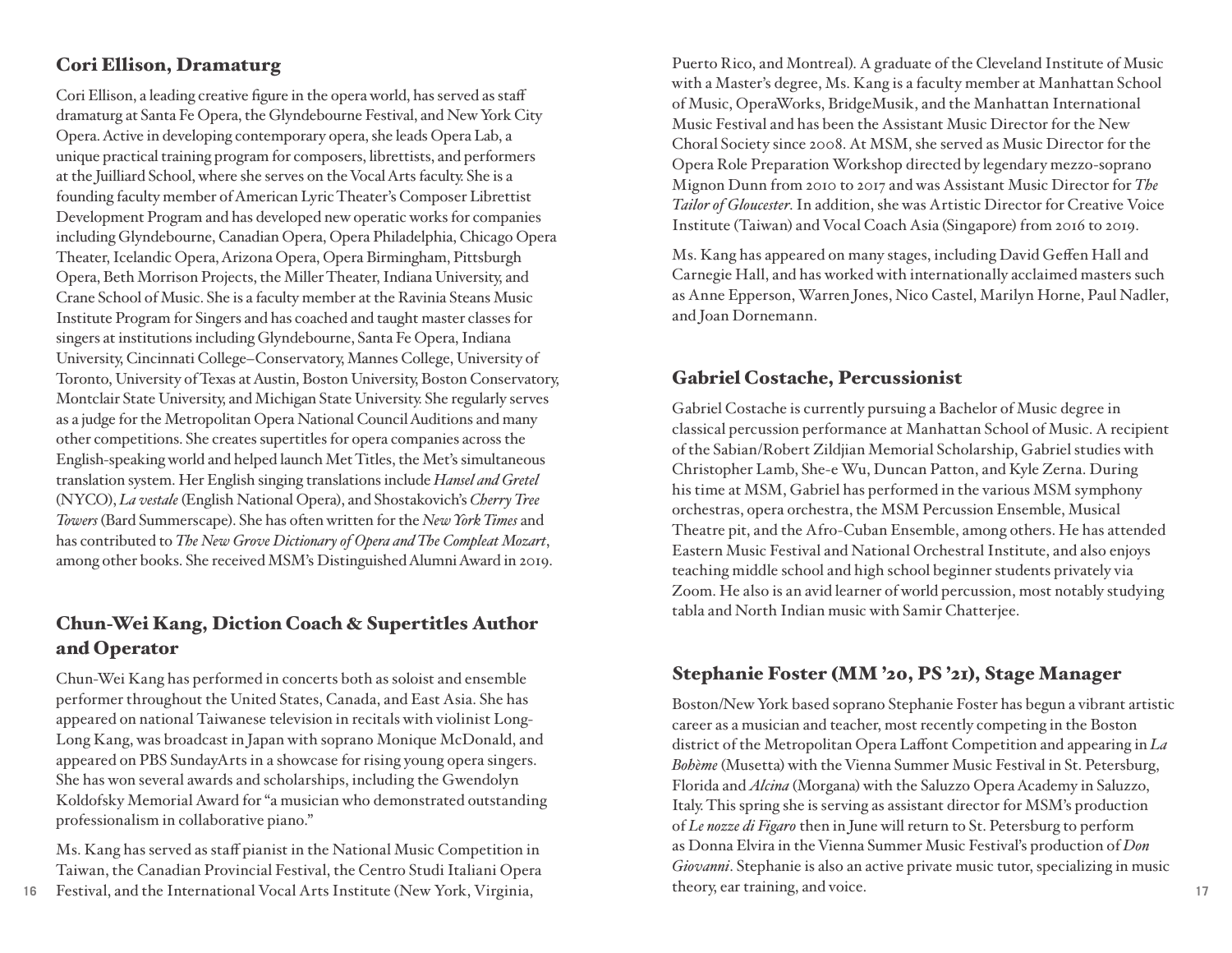#### Foo Jeng Wong, Student Music Librarian and Assistant

Foo Jeng is a Malaysian pianist and composer. It is the craft of storytelling that informs his musical character, and his work often finds itself between the spaces of jazz and classical music. He is both a finalist for the American Prize in Composition and winner of the El Paso Original Music/New Ideas Competition. He has also performed and composed music for several festivals: the St. Petersburg New Music Festival, São Paulo Contemporary Composers Festival, Borneo Jazz Festival, and Malaysian Jazz Piano Festival (Kuala Lumpur Performing Arts Center). Foo Jeng holds a degree in music performance from Berklee College of Music and is currently pursuing his Master's degree at MSM. His goal is to create stories from his art, and to uncover beauty in the tradition and evolution of music.

### SEVEN SISTERS WORKSHOP PERSONNEL

### OPERA AND MUSICAL THEATRE PRODUCTIONS

**Christina Teichroew**, Managing Director **Kathryn Miller**, Assistant Managing Director **Josi Petersen Brown**, Associate

### PRODUCTION STAFF

**Elizabeth Ramsay**, Production Manager **Keri Bush**, Production Coordinator **Cynthia Gray**, Run Crew

## MSM PERFORMANCE AND PRODUCTION OPERATIONS

**Madeline Lucas Tolliver**, Dean of Performance and Production Operations

### INSTRUMENTAL ENSEMBLES

**Matthew Ward**, Manager of Percussion Operations and the Contemporary Performance Program

**Edward Gavitt**, Small Ensembles Manager **Julia Bravo**, Instrumental Ensembles Associate **Hannah Marks**, Instrumental Ensembles Associate

## OPERA AND MUSICAL THEATRE

**Christina Teichroew**, Managing Director **Kathryn Miller**, Assistant Managing Director **Josi Petersen Brown**, Associate

### PERFORMANCE LIBRARY

**Manly Romero**, Performance Librarian

## PIANO TECHNICAL SERVICES

**Israel Schossev**, Director **Agim Kola**, Shop Manager **Victor Madorsky**, Performance Tuner/Technician **Hide Onishi**, Chief Concert Technician **Richard Short**, Maintenance Manager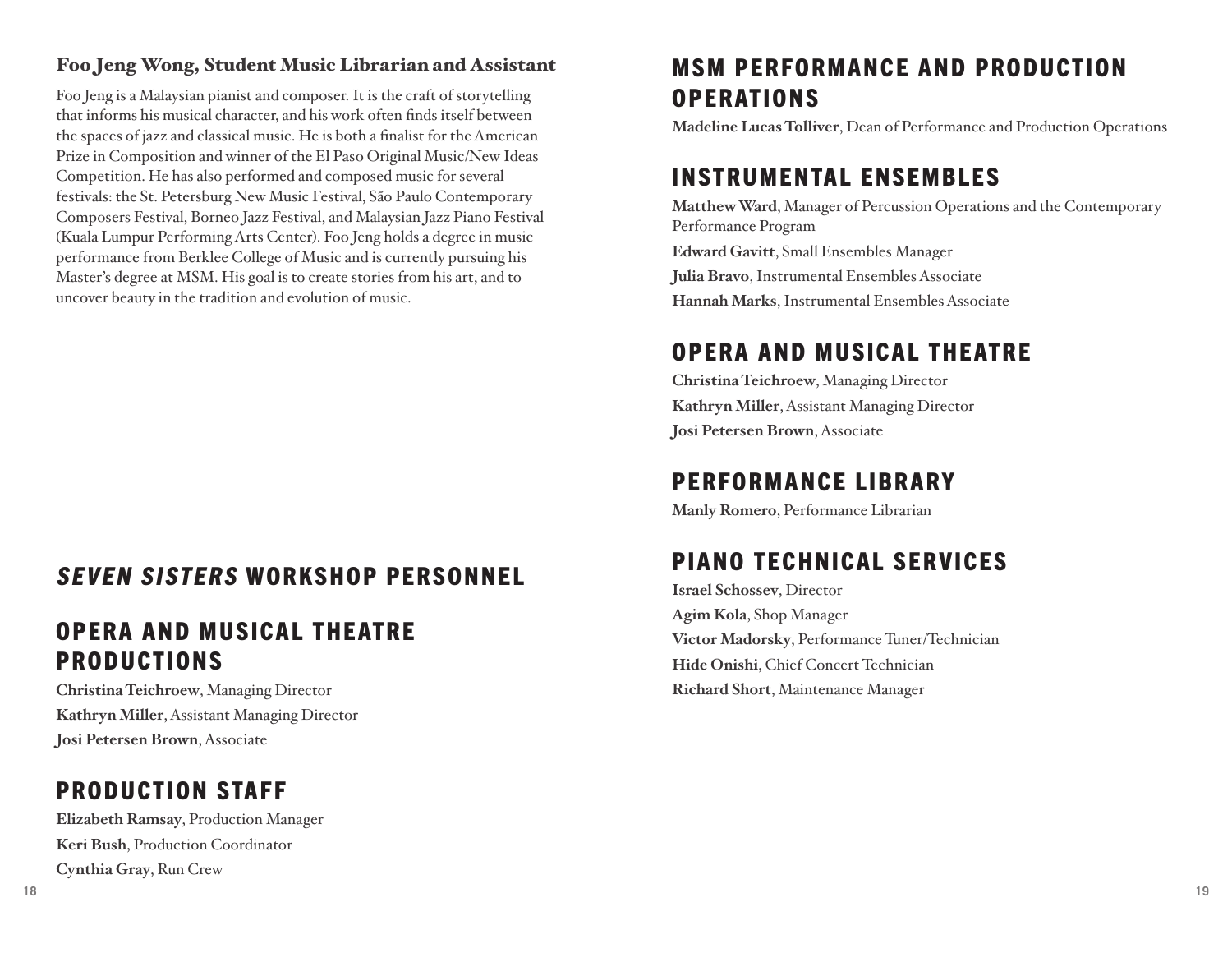# PRODUCTION

**Brianna Poh**, Director

**Elizabeth Ramsay**, Production Manager, Concerts and Events **Britni Serrano**, Production Manager, Opera and Musical Theatre **Chanel Byas**, Associate Production Manager, Opera and Musical Theatre **Andres Diaz Jr.**, Production Supervisor **Keri Bush**, Production Coordinator **Tyler Donahue**, Production Coordinator **Dash Lea**, Production Coordinator **Pamela Pangaro**, Lead Technician **Cassandra Deveau**, Costume and Wardrobe Supervisor

# SCHEDULING AND PATRON SERVICES

**Devon Kelly**, Manager **Clayton Matthews**, Associate **Ramon Tenefrancia**, Associate

# THE ORTO CENTER FOR DISTANCE LEARNING AND RECORDING ARTS

**Chris Shade**, Director **David Marsh**, Program Manager **Caitlin Duffy**, PhD, Digital Education Specialist **Mohit Diskalkar**, Network Systems Engineer **Dan Rorke**, Chief Recording Engineer **Kevin Bourassa**, Recording Engineer **Johnathan Smith**, Recording Engineer **Mie Hirschfield**, Recording Engineer **Roan Ma**, Recording Services Coordinator **Graceon Challenger**, Chief Maintenance Technician

# ABOUT THE ARTIST SCHOLARS PROGRAM

The Artist Scholars Program, part of MSM's Cultural Inclusion Initiative to foster diversity, equity, and inclusive practices throughout the School, explores and addresses questions of racial equity, representation, and inclusion within the performing arts and society. The roster of Artist Scholars is an accomplished and influential group of artists, activists, educators, and leaders in the arts, who communicate their experiences and insights with the MSM community in a variety of forums, including panels, seminars, discussion groups, special performances, musical collaborations, and mentorship. Spearheaded by MSM Chief of Staff and Assistant Vice President for Special Initiatives Alexa Smith, the program offers MSM students, faculty, and staff opportunities to engage with the Artist Scholars in a range of topics around artistry, creativity, and careers.

#### 2021–22 MSM Artist Scholars

**Justine F. Chen**, Composer, violinist, educator

**Khori Dastoor**, General Director and CEO of Houston Grand Opera

**Ras Dia**, Multidisciplinary arts programmer with a focus on youth engagement

**Hannah L. Drake**, Blogger, activist, public speaker, poet and author

**Aldo López-Gavilán**, Pianist and composer

**Ilmar Gavilán**, Violinist

**Marc Bamuthi Joseph ("Bamuthi")**, Vice President and Artistic Director of Social Impact at the Kennedy Center, 2017 TED Global Fellow

**Lucia Lucas**, Baritone, activist

**Britton Smith**, Actor, President of the Broadway Advocacy Coalition

**Ed Yim**, Chief Content Officer and Senior Vice President of WQXR, New York's Classical Music Radio Station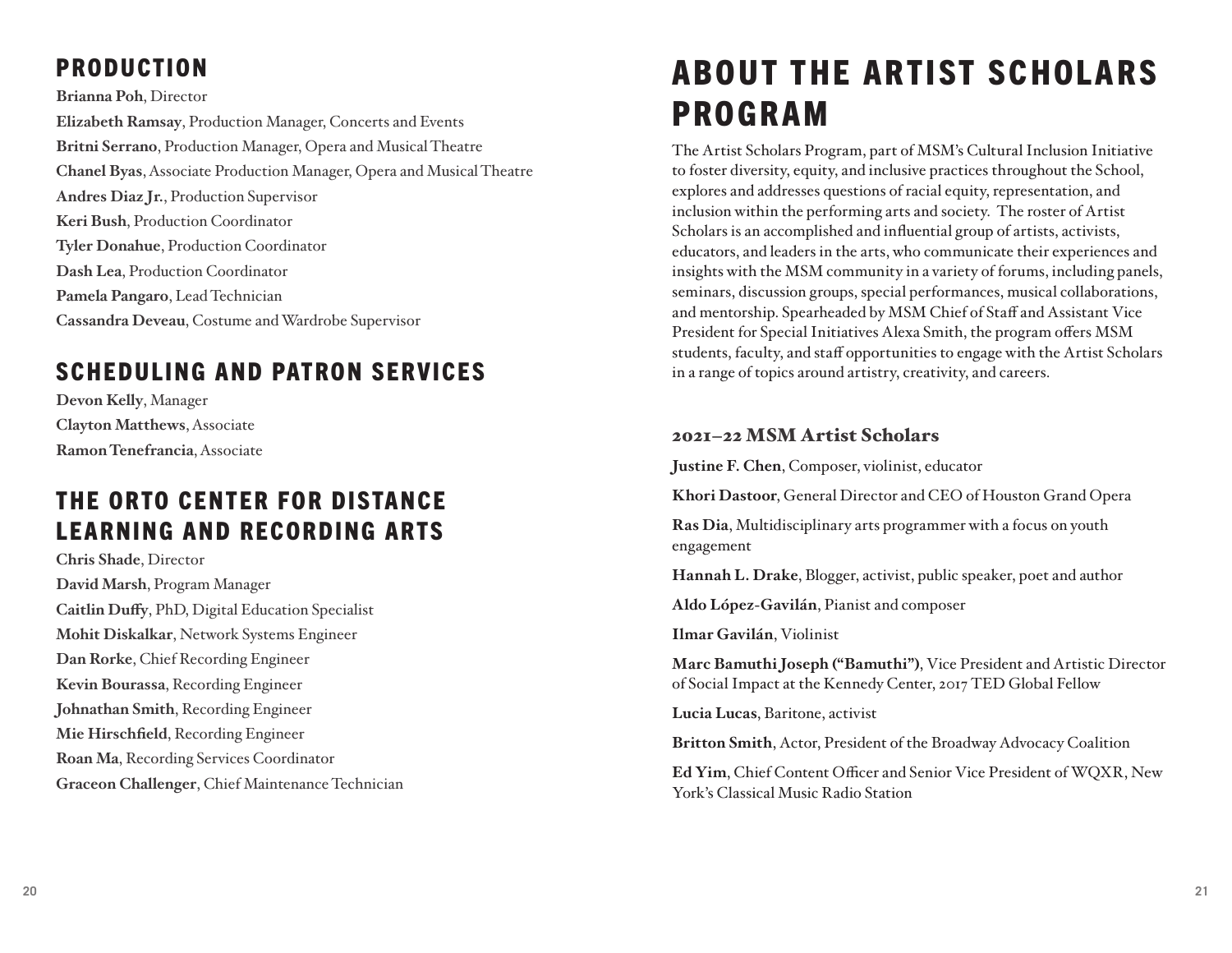# **OPERA AT MANHATTAN SCHOOL** OF MUSIC

Recognized as one of the foremost opera training programs in the world, Manhattan School of Music's opera program attracts some of the most talented young singers from the United States and more than forty other countries. Students in the program refine their technique and develop their artistry under the guidance of a faculty of eminent artist-teachers while gaining exposure before New York City audiences through performances in opera scenes, community outreach concerts, and two full-length productions each year.

The Manhattan School of Music opera program has a long and proud tradition of producing some of the finest operatic artists in America and abroad. Manhattan School of Music's opera productions have been praised as a significant contribution to operatic life in New York City, and many students have gone on to major careers. Among notable alumnae are sopranos Dawn Upshaw, Catherine Malfitano, Alexandra Deshorties, Kathleen Kim, and Tonna Miller and mezzo-sopranos Susan Graham, Dolora Zajick, Jennifer Dudley, and Kate Aldrich of the Metropolitan Opera. Alumni who have appeared at the Metropolitan Opera and the New York City Opera are sopranos Lauren Flanigan, Pamela Armstrong, Lori Guilbeau, and Amy Johnson; mezzo-sopranos Beth Clayton and Heather Johnson; countertenor Anthony Roth Costanzo; tenors Matthew Chellis and Brandon Jovanovich; and baritone Scott Altman. Another noted alumnus is Maestro George Manahan, Music Director of the American Composers Orchestra and Director of Orchestral Activities at MSM.

Manhattan School of Music has issued CDs of Ned Rorem's *Miss Julie,* Benjamin Britten's *Albert Herring,* Gaetano Donizetti's *Il campanello di notte,* Leonard Bernstein's *Trouble in Tahiti,* Gustav Holst's *Savitri,* Ludwig Spohr's *Beauty and the Beast,* the world premiere recordings of Daniel Catán's *Rappaccini's Daughter,* William Mayer's *A Death in the Family,* Scott Eyerly's *The House of the Seven Gables,* Robert Ward's *Roman Fever,* Thomas Pasatieri's *The Seagull,* Lee Hoiby's *A Month in the Country,* John Musto's *Later the Same Evening*, Lee Hoiby's *Summer and Smoke,* Virgil Thomson's *The Mother of Us All,* Conrad Susa's *The Dangerous Liaisons*, and Nicolas Isouard's *Cendrillon.*

# UPCOMING MSM OPERA THEATRE EVENTS

Thursday, April 28–Saturday, April 30, 2022 | 7:30 PM Sunday, May 1, 2022 | 2:30 PM Neidorff-Karpati Hall

GRADUATE OPERA THEATRE *Le nozze di Figaro*

Saturday, April 30, 2022 | 8:30 PM Sunday, May 1, 2022 | 8:30PM Gordon K. and Harriet Greenfield Hall

### Junior Opera Theatre

Wednesday, May 4 & Thursday, May 5, 2022 | 7:30 PM Alan M. and Joan Taub Ades Performance Space Contemporary Opera Ensemble

Friday, May 6 & Saturday, May 7, 2022 | 7:30 PM The Riverside Theatre at Riverside Church SENIOR OPERA THEATRE

*Die Zauberflöte* 

Visit msmnyc.edu/performances for more information!